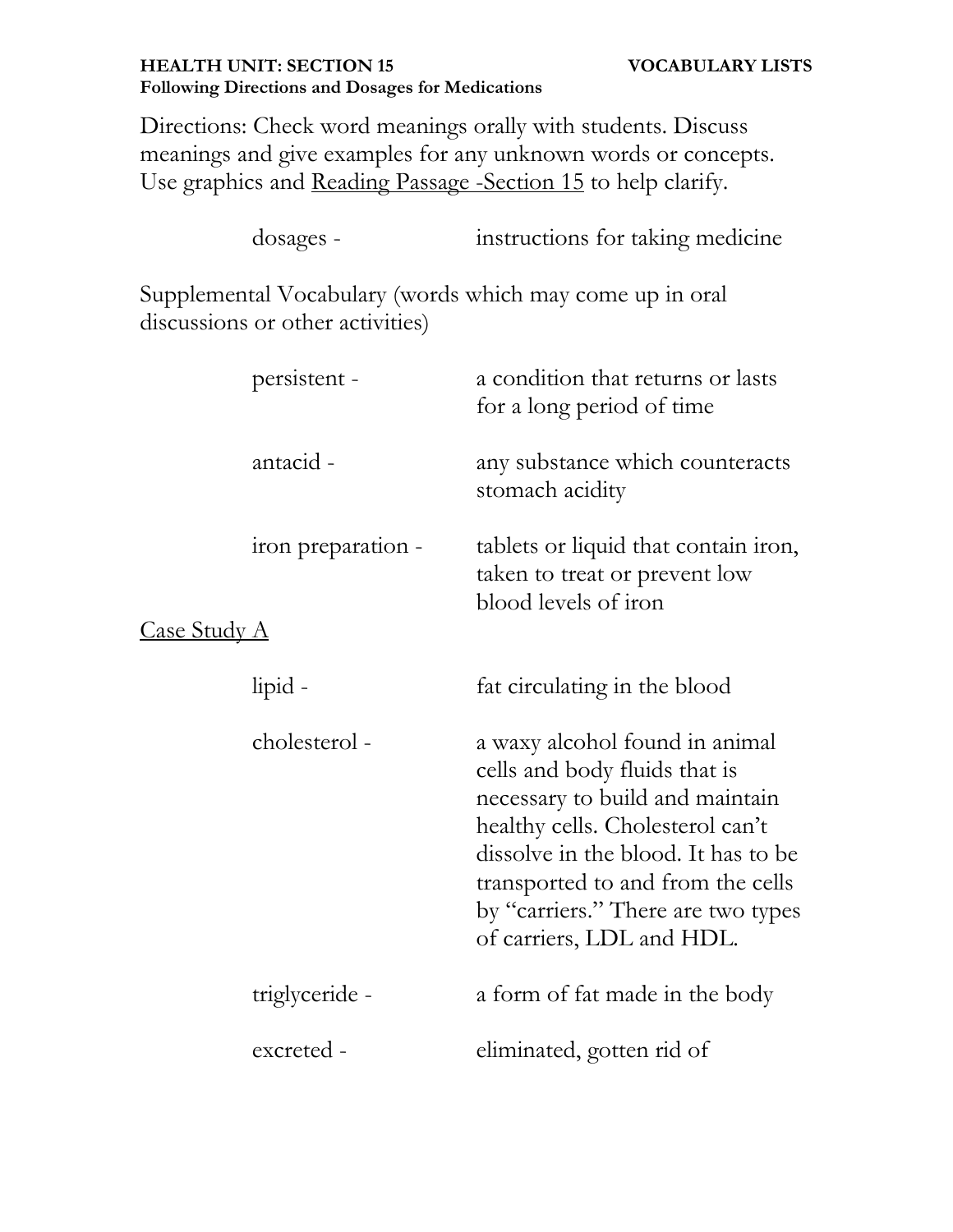|                     | constipation -      | a condition in which bowel<br>movements are infrequent, hard<br>and dry                                                                         |
|---------------------|---------------------|-------------------------------------------------------------------------------------------------------------------------------------------------|
|                     | monograph -         | a detailed pamphlet (or book) on a<br>particular subject                                                                                        |
| <u>Case Study B</u> |                     |                                                                                                                                                 |
|                     | inhalator -         | also called an inhaler; a device that<br>produces a chemical vapor to be<br>inhaled (breathed in)                                               |
|                     | asthma -            | a chronic respiratory (breathing)<br>disease that causes sudden<br>recurring attacks of labored<br>breathing, chest tightening, and<br>coughing |
|                     | emphysema -         | lung disease characterized by<br>shortness of breath, often<br>associated with smoking                                                          |
|                     | induced -           | brought about by                                                                                                                                |
|                     | puncture -          | to put a hole in something with a<br>sharp object                                                                                               |
|                     | precaution -        | being careful or cautious when<br>you know something could be<br>dangerous                                                                      |
|                     | anti-inflammatory - | something that decreases or<br>lessens inflammation (swelling,<br>redness, and pain)                                                            |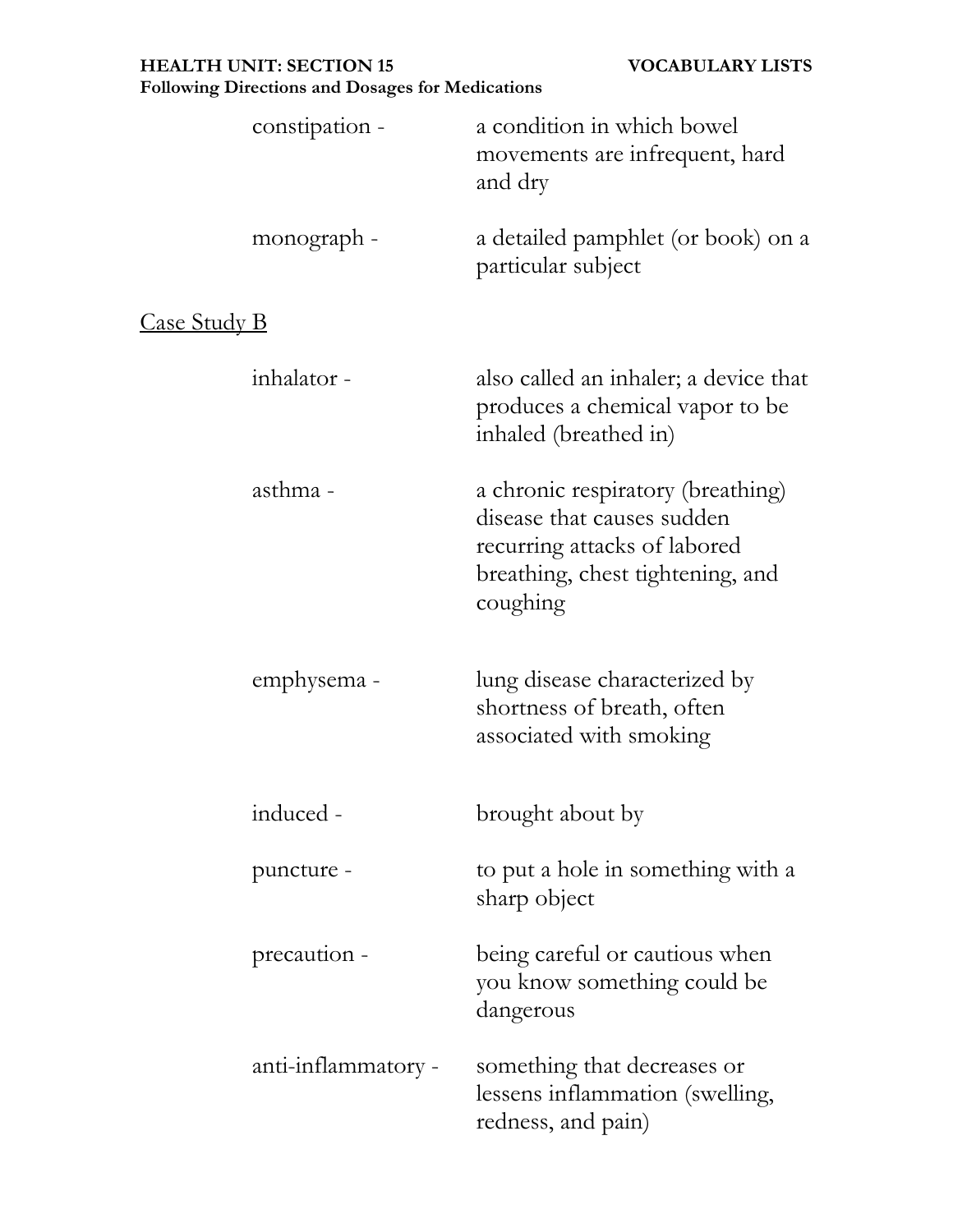| ipratropium - | a drug that is used to treat lung |
|---------------|-----------------------------------|
|               | disease, taken by inhaling        |

# Case Study C

| antihistamine - | a drug given to reduce or reverse<br>an allergic reaction; examples<br>include Benadryl, Claritin and<br>Zyrtec |
|-----------------|-----------------------------------------------------------------------------------------------------------------|
| potentially -   | possibly                                                                                                        |
| excreted -      | eliminated; gotten rid of                                                                                       |

## Case Study D

| sedative -         | a drug used to calm a person<br>down, relieve anxiety or help a<br>person sleep                            |
|--------------------|------------------------------------------------------------------------------------------------------------|
| tension headache - | the most common type of<br>headache, usually mild or<br>moderate, and not accompanied<br>by other symptoms |
| intense -          | very strong                                                                                                |
| habit-forming -    | something that causes a person to<br>be addicted to or to overly depend<br>on it                           |
| persist -          | returns, or lasts a long time                                                                              |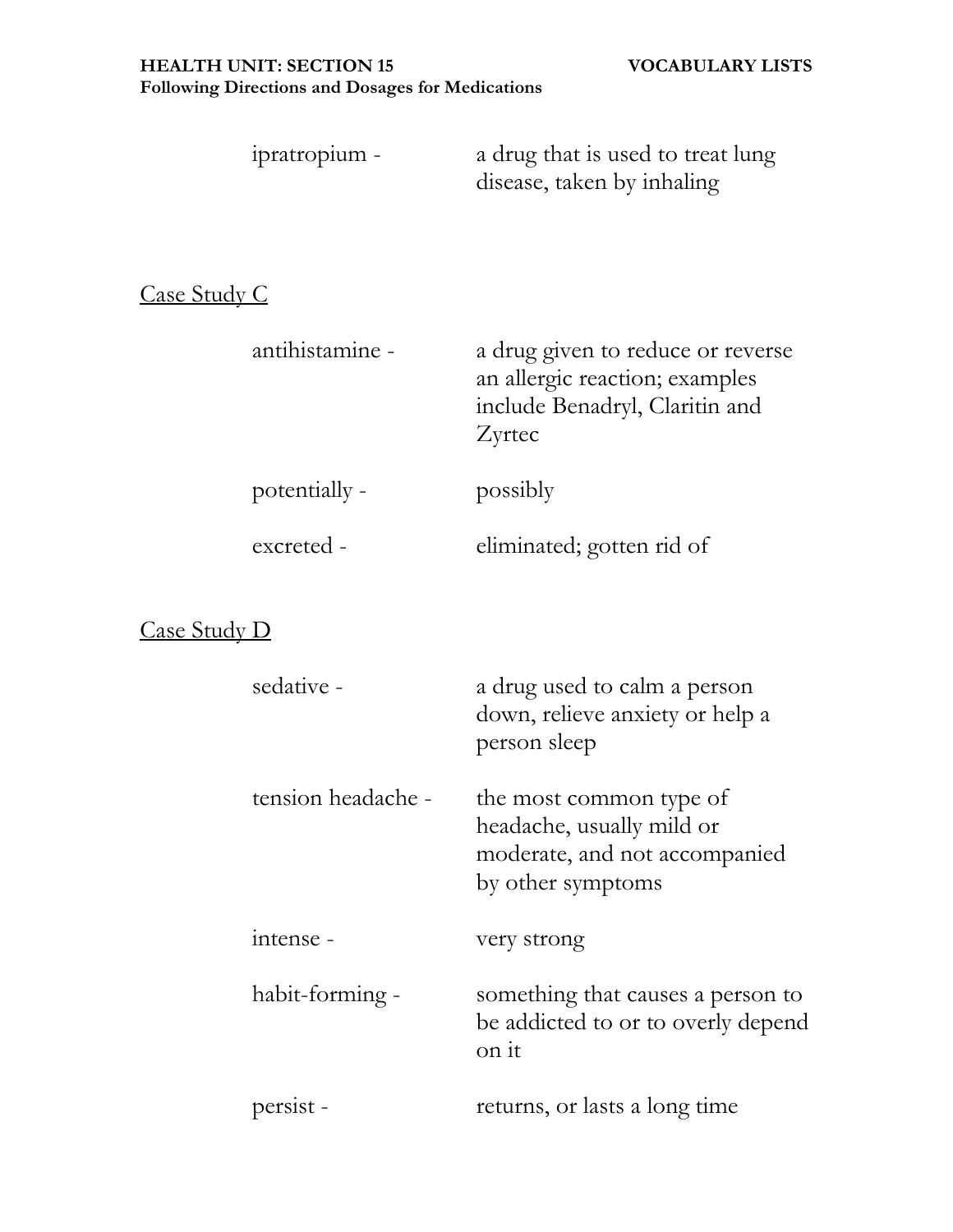### **HEALTH UNIT: SECTION 15 VOCABULARY LISTS Following Directions and Dosages for Medications**

| promptly -                | right away                                                                                                                                                                                                                                                               |
|---------------------------|--------------------------------------------------------------------------------------------------------------------------------------------------------------------------------------------------------------------------------------------------------------------------|
| psychiatric -             | having to do with the branch of<br>medicine concerned with the<br>prevention, cause, and treatment<br>of mental disorders                                                                                                                                                |
| stools -                  | poop                                                                                                                                                                                                                                                                     |
| polyps -                  | small, mushroom-shaped growths<br>(swollen mucus membranes)                                                                                                                                                                                                              |
| drug/alcohol dependence – | a state in which the use of a drug<br>or alcohol feels necessary                                                                                                                                                                                                         |
| Reye's Syndrome -         | a rare and very serious disorder<br>that occurs primarily in children<br>recovering from a viral illness and<br>associated with aspirin usage                                                                                                                            |
| NSAID -                   | Non-Steroidal Anti-Inflammatory<br>Drug; a drug that decreases fever,<br>swelling, pain, and redness                                                                                                                                                                     |
| steroid -                 | a group of chemicals that are<br>produced naturally in the body;<br>for example, the hormones<br>testosterone and estrogen are<br>steroids. Steroids may also be<br>produced artificially and used as<br>medical drugs. These tend to have<br>anti-inflammatory effects. |